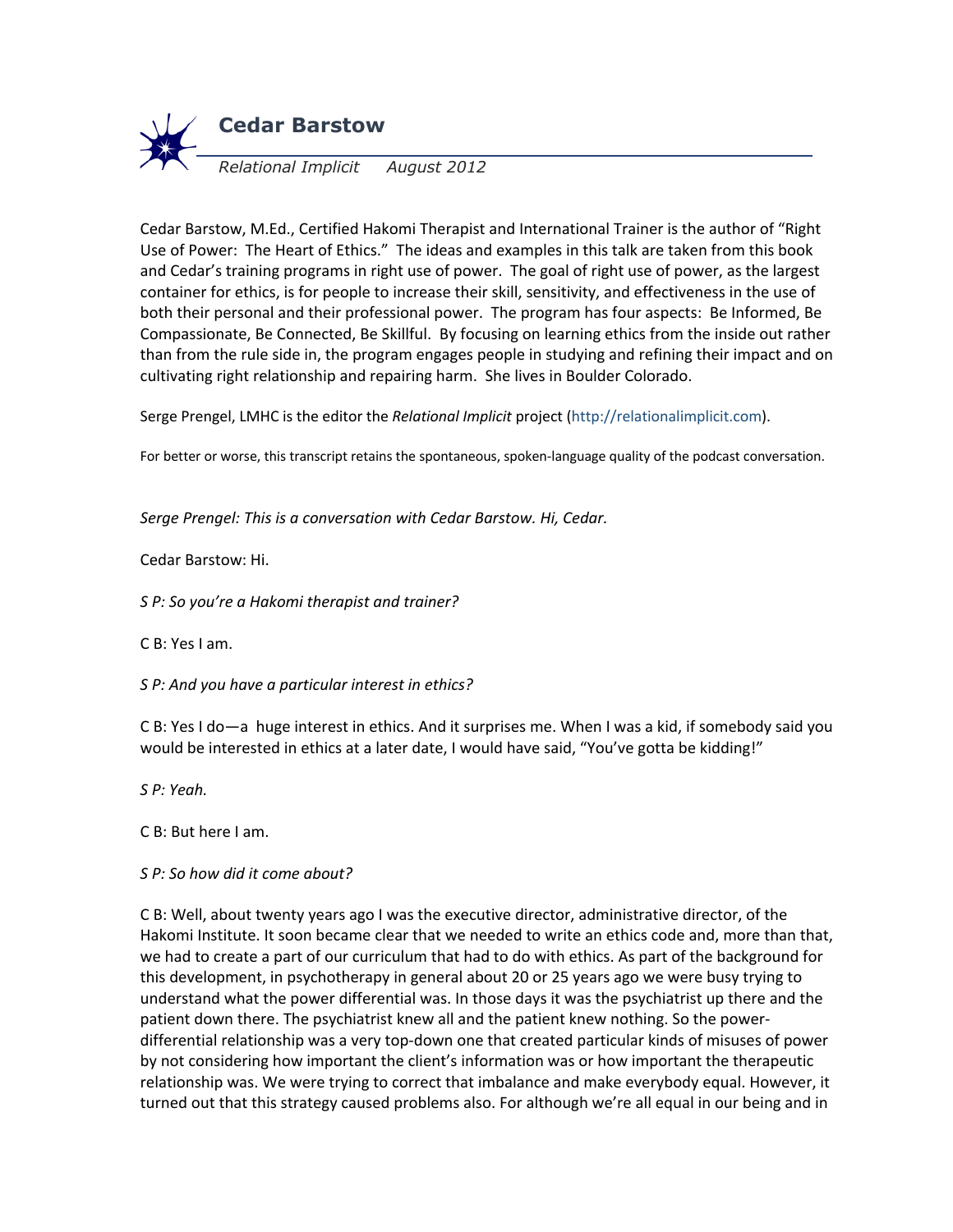deserving respect and being treated with dignity, there are definite differences that create issues when the respective roles are different.

*S P: Hmm.*

C B: You know what I mean?

*S P: Yeah, yeah. So in other words, it's not an all-or-nothing thing; it's not that there's something overlooked. By saying everybody's equal, you have to pay attention to what the roles of client and therapist are in order to create something that's more appropriate to deal with power.*

C B: Exactly. And so in our process 25 years ago, in trying to make everybody equal, we kind of made the idea of having power a bad thing. So if you had power, it looked as if you had power over other people, which meant you were going to manipulate them and force them, mistreat them, take advantage of them, and so forth. So a lot of people decided, "Hey, I just won't have any power." I was one of them. Personally I am very shy so when I saw how people used and misused their authority—teachers, ministers, doctors, and so on—I just thought to myself, "Hey, I can solve this problem by just not being powerful. Not having any power at all. And then I won't cause any harm." As it turns out, I'm not the only one who did that—that a lot of people in the helping professions who wanted to heal people from wounds caused by misuse of power of various sorts—did the same thing. And lots of us decided, well the best way is to just not have any power. And, silly me, I thought, well, if I become a psychotherapist I shouldn't worry, since it's not a power position. Much to my surprise, it most certainly is. And it's a very subtle, engaged, and involved one to boot.

*S P: So I want to say how much I appreciate your positioning it [this way]. Because just following it from a logical point of view, obviously it makes no sense to have abdicated power. But, emotionally, it feels very poignant -- wanting to take the power to heal people and at the same time wanting to shy away from power, and I can see that we're not just talking about ethics but we're talking about opening a wound.*

C B: Oh yes indeed. Oh yes, yes, yes. It is poignant and one of the things in my ethics program, based on my book *The Right Use of Power*, that's most interesting to people who are in the helping professions is understanding that there are two kinds of misuse of power. One is overusing it—that's the one we know most about—and the other is underusing it. In the course participants come to see the various ways they've been underusing their power. Now, fascinatingly, the actual definition for power is "the ability to have an effect or to have influence." But when you look at it that way, we all need power in order to have relationships that have value and meaning and to fulfill our life purposes. So power is something we want and need to have. But I also think of learning to use one's power wisely and well as a life-long engagement in studying how you affect other people. And making sure that our intentions match our impact. Yet so often they don't. And so the more we can bring those two together, the more effective and skillful we'll be.

*S P: Yeah, and so it's interesting because a starting point is not so much power per se but observing how you affect other people. And so that's a very nice way to shift from power as an abstraction to [ power in] relationship.*

C B: Yes, The right use of power is totally about relationships. And for people in the helping professions, there are really two kinds of power. There's our personal power and our positional, or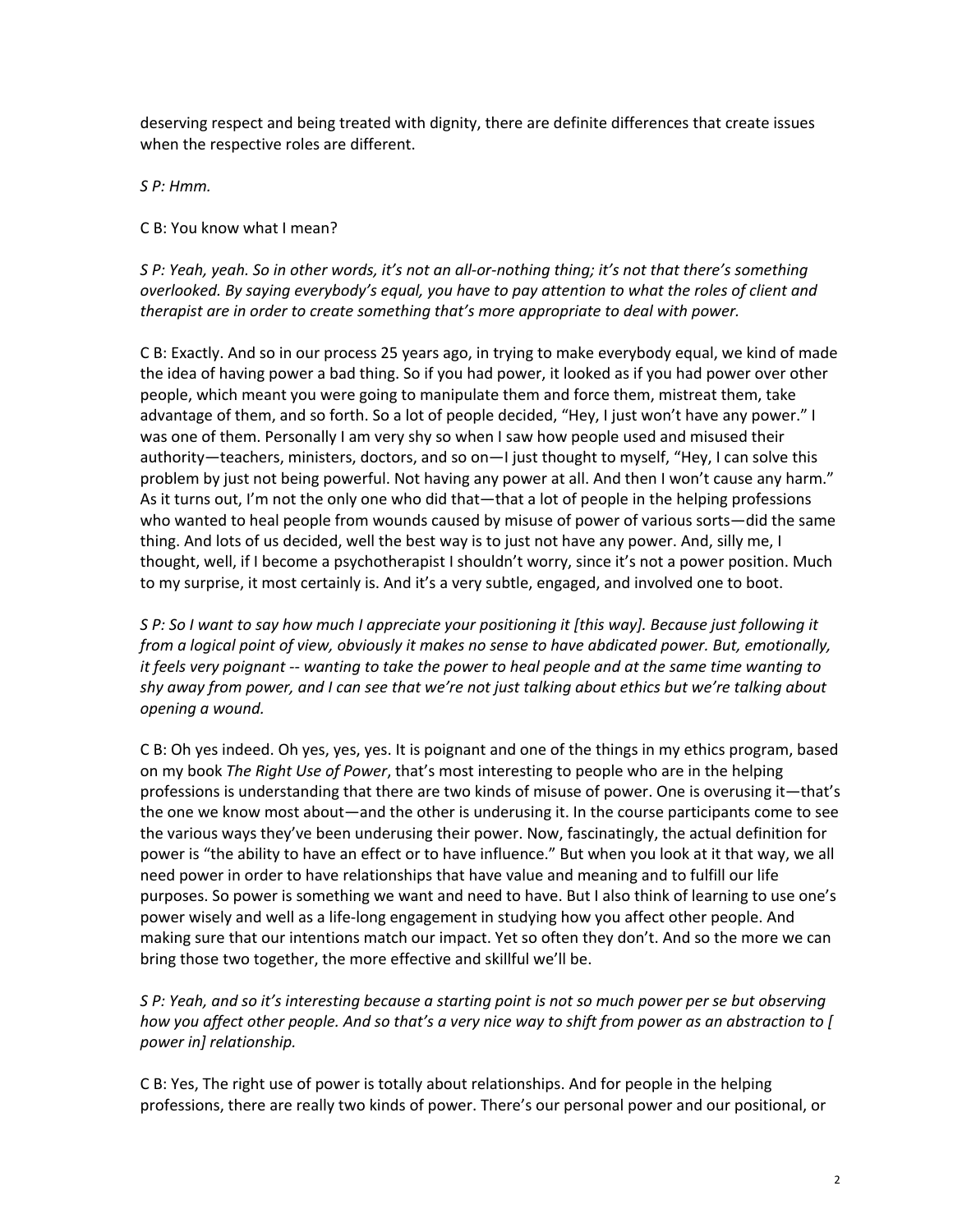role, power. And these two are linked but different. Our personal power is non-mutable; it's our birthright ability and need to have an affect, to have influence. In our lives, we lose, find, refine, develop, and claim our personal power. We become empowered, disempowered, and empowered all over again. And it's a whole process as we develop our relationship with our personal power. So that's all that's really going on even when we have, in addition to that, positional or role power as we do as psychotherapists.

Role power on the other hand is very mutable. It comes with the position, and people often get into trouble when they mix up these two sorts of power, their positional with their personal power. So, for a little example, this is not in the world of psychotherapy, but it's still a potent example. I have a friend whose husband is an airline pilot. So, she would be at home with the kids for three or four days at a time. During these times she would be fully in charge of the whole scene. And he would come home after four days of being an airline pilot, which is quite a big positional power position. And he would walk in the door and take charge. He would start ordering people around and continue to be an airline pilot. Not surprisingly, this behavior was very disturbing to their relationship. So finally they worked out a very simple but actually quite effective plan. When he came home, he'd walk in, say "Hi, honey, I'm home," take off his pilot's cap, hang it on a hook, and say, "I'm no longer an airline pilot. I'm dad and husband now." And it worked; it really helped. And that often happens with people who are psychotherapists. We take our clients with us, their distress, their concerns, rather than leaving them in the office, or we take our personal life into the office. So in many ways our two types of power can get confused.

# *S P: Yeah. So, what can we do to be more aware of the situational power? Or to use our personal power in an appropriate way?*

C B: Well, there are lots of things we can do. In my course, one of the classic exercises I use is to get people to divide up into pairs. One person takes the role of client, while the other gets to play psychotherapist. So in that process they become mindful and watch what happens in their body, thoughts, and feelings when they're in whatever role they're in. And they begin to discover some pretty amazing things. In their bodies, the person in the up-power role generally sits up a bit taller, looks a little farther ahead, breathes with a sense of calmness, and has a sense that their personal life is not with them but left behind. Meanwhile the client, in the down-power role, has a much more vulnerable feeling and is relaxed in a different way, because they know that this process is going to be about helping them. So we sometimes have trust issues coming up. How do I know as the client if I can trust this other person? And that means I might be a little guarded in order not to be too open or trusting. And the "client" notices that they can be more easily influenced or may even have a tendency to idealize the psychotherapist. Sometimes the person in the client role may be coming from the old paradigm where they're thinking, "I know nothing, and this psychotherapist knows everything. So everything they say will be absolutely right and useful."

*S P: So as you're talking, what I want to share with you is that I really appreciated that description you gave of the physical sense that the two parts have. I'm hearing you with a visual in my mind of almost two different shapes or textures where I visualize the therapist as something of a strong cylinder, you know not rigid, but solid. And the client as something that is more flexible inside and either soft and permeable or with a rigid outer-casing to project their soft and permeable space. And so it feels very physical.*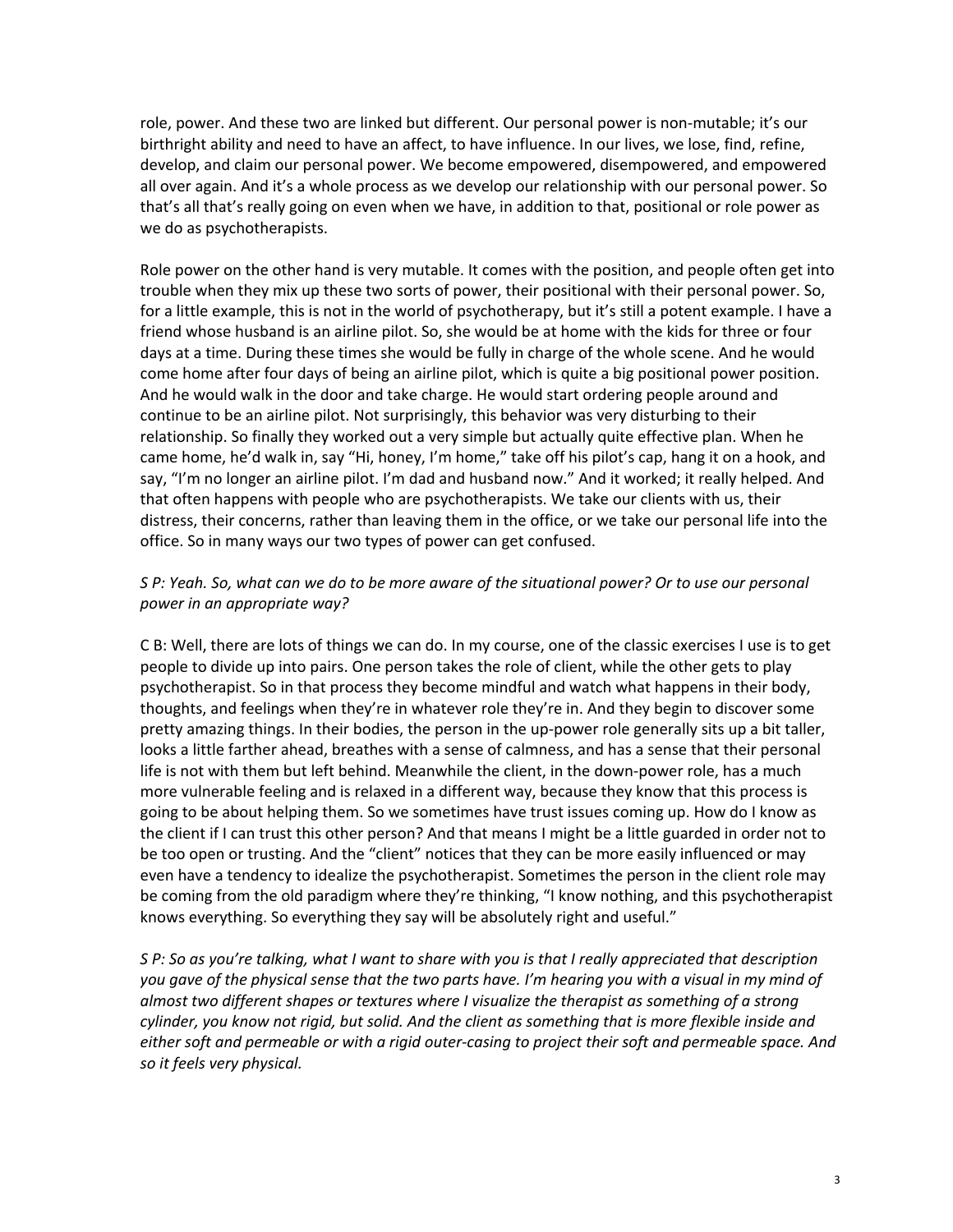C B: Yes, and that's one of the things that people notice in this exercise. But, interestingly enough, each person has a chance to be in both roles. As a result, it becomes clear to them that one of their responsibilities in the up-power role of psychotherapist is to help empower the client to use his or her role more powerfully and more effectively and thus to benefit even more. And so some of that involves teaching your client that actually their inner awareness, their sense of their own body, their sense of what's happening—all these things are really useful and important for the effectiveness of the psychotherapeutic relationship. This may be a different way that a client is learning about how to be in relationship with somebody who is in a position of authority. So part of the therapist's job is thus to empower the clients to use their role more skillfully. And that's something that often psychotherapists don't think about. They need to be aware and sensitive as psychotherapists that their clients, the people most at risk of being harmed by misuses of power, are generally not very skilled in relating, are in a great deal of suffering, and are not very functional in the world. They are thus much more at risk.

*S P: So, because of their vulnerability, that makes the differential that much bigger.*

C B: That's right. So, does that seem like enough about the power differential?

*S P: Yes. It feels like you've painted a very vivid picture of what can happen. So maybe if you would want to share some examples of how you can deal with that.*

C B: Well actually, if you don't mind, I'd like to come back to that a little bit later. I would like to talk about the ethics program I developed for the Hakomi Institute.

## *S P: Okay.*

C B: And so, in developing this course, I went back and looked at my own ethics training. Most of it although courses nowadays may be a lot better—had to do with making a list of things to do and not to do or else. We basically got a little paranoid about making mistakes and did a few role-plays of extreme situations that you almost never encounter in real life. So I wanted to create an ethics program that would be much more personally engaging, more related to being in right relationship with others, and that included the fact that all of us, no matter how good our intentions, are going to make mistakes. All of us are going to have impacts that don't necessarily match our intentions. Clients will make projections on us, and we'll find ourselves having cross-cultural communications that are complex. So rather than trying so hard to never make a mistake or have a client who ever experiences any harm, the more important thing is to be able to track the relationship and be able to notice and feel when something is off so that you can address it right away so that it doesn't escalate into a grievance process or a lawsuit.

*S P: So that tale's very, very beautiful and very, very healing simply in its intention of shifting from that, in a way, intense, rigid, panicky preoccupation with avoiding mistakes to actually understanding that they're going to be part of the process and that the focus instead should be on tracking the relationship and being in the presence.*

C B: Yes, and in fact that's where body-centered psychotherapists have a great advantage because body-centered therapists are so well trained to track what's going on in their client's body and see how it matches with the client's words or what's happening with the client's feelings and how these feelings show up in the client's body and using mindfulness and paying special attention to the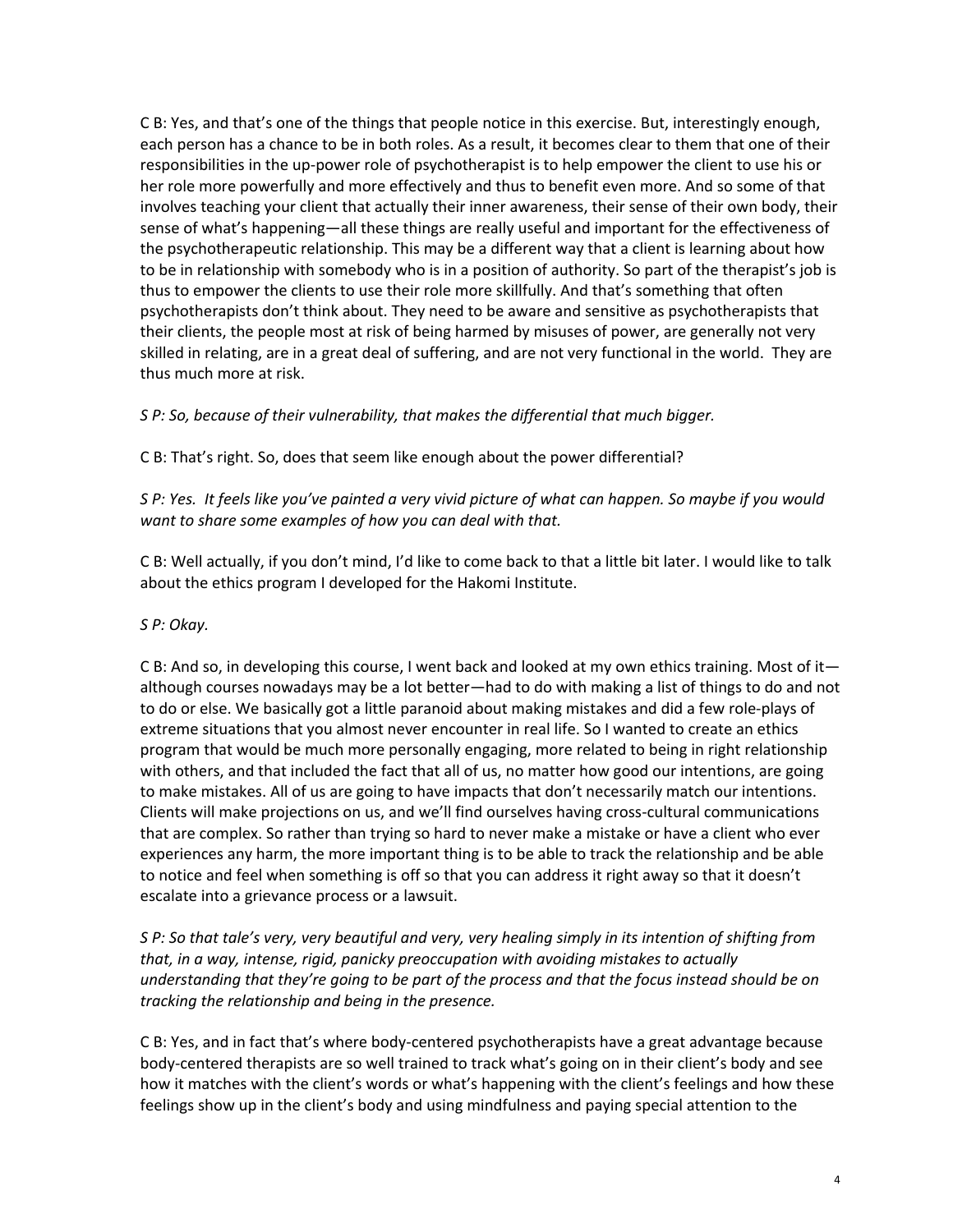quality of the relationship. And this is the best training I know of to help people be able to use difficulties when they inevitably come up to deepen and clarify their relationships.

*S P: Yes. So, in a way, I know it's not literally what you said, but I can go a little further and make the case that to somebody who is a psychotherapist, you know, a mainstream psychotherapist, a case could be made that it makes sense for them to be trained in a modality of body-centered psychotherapy in order to increase the tracking skills that are actually going to help them improve their ability to have a framework for dealing with mis-attunement and wrong use of power and find corrective action.*

C B: Exactly. Yes. So that piece was going to be a really important part of the Hakomi ethics program. And that I wanted it to be something that wasn't "Oh, learn these seven things, and then you'll be a good ethical therapist." I wanted it to be something that was a constant and lifelong engagement that was really interesting and not just a matter of memorizing things, of memorizing rules and following them. So, I looked at four different aspects of the right use of power and identified them and related them to each of the four directions because I like that model. So I'd like to describe each of these four. Would that be okay?

### *S P: Yeah, yeah. Great!*

C B: So the first one, which I place in the **east**, is about being informed. And the task here is to be open to receiving and using relevant, current, and important information from within and without, and to hold ownership of and responsibility for one's personal and role power. And here there's a polarity that needs to be managed inside between getting too much information and being overwhelmed and too little information and being in denial and ignorance.

# *S P: Yes, so we're talking about [the need for] information. But it's not something where it's a passive role vis-à-vis information; it's a very active role of looking for the right amount and kind of information.*

C B: That's right, and also looking at it through the lens of your professional code of ethics and guidelines and looking at it from your own inside sense and from the information you're getting from your client. And there's an interesting principle here. I call it the 150% Principle. This means that although both client and therapist are 100% responsible for the health and truth of the relationship, the person in the up- power role, the therapist, is actually in 150% responsible. In other words, it's part of the role of the psychotherapist to track and attend to any difficulties in the relationship. And so this particular principle helps things out a lot because often difficulties escalate because the therapist is saying, "Oh, I didn't say that." And the client is saying "Oh, you did say that. And, well, that's the way I took it." So the situation escalates and gets bigger and bigger and bigger. But if the therapist is remembering that s/he is 150% responsible, they'd be more likely to say, "Oh, you took that to mean something different. Tell me about that." This is the 150% Principle.

Then there's the second aspect that I place in the **south**: compassion. The task here is to explore and hear from one's history, habits and beliefs about power and authority and to stay in one's heart with compassion and concern for the well being of all. And the polarity here is between an over-focus on yourself resulting in self-absorption or an under-focus on yourself, meaning you're unconsciousness.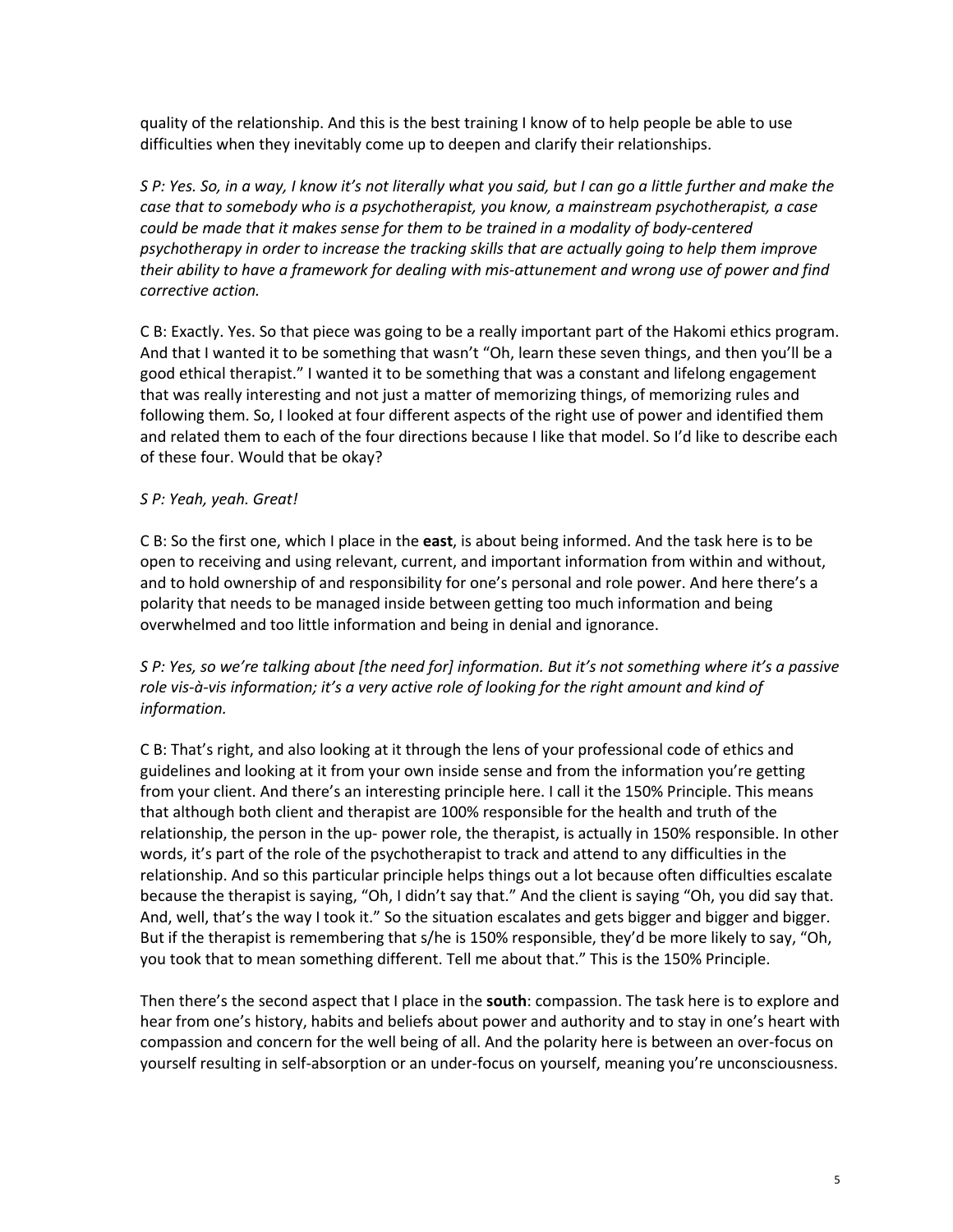*S P: Hmm. So again, in that moment of paying attention, being on that ridgeline between selfabsorbed and unaware, there is that mindfulness of the therapist who is navigating that zone.*

C B: That's right, and that's a huge zone. And also in that territory, a lot of people feel as if they have to choose between power and heart. Either they're going to be compassionate or they're going to be strong. In reality, however, we don't have to choose, and actually it's a much better use of power to be in your power and in your heart at the same time. So I have a number of exercises where people practice connecting and linking those two up. It sounds very obvious, but in the realm of psychotherapy it ends up being not as obvious as we thought.

*S P: No, it's not. It feels like a big thing to remember that being in your heart and your power is not something that's mutually exclusive. Yeah, own your power, have heart, stand in your power, stay in your heart.* 

C B: Yes. Okay, so then in the **west** is the aspect of being connected. And the task here is to stay in right relationship, even in conflict, taking responsibility for one's impacts even if unintentional, and repairing and self-correcting to prevent further or future harm. And here is where we repent and reduce and repair harm as a part of the right use of power. The polarity now is between being overresponsible and under-responsible. So that's between taking everything as your fault and nothing as your fault.

*S P: Yes, I see. And again I'm noticing a sense that's it's not something that is an abstract quality, because it's about you as the therapist in connection to your client, and it's about you in connection to your baggage. So, it is very relational.*

C B: Absolutely. You often hear people saying, "Don't take it personally." Well, actually, when we're getting feedback from clients, we need to take a little bit of it personally. Because almost always in my experience when my clients have some feedback they want to give me that might be hard for me to hear, like "You're always too close to me," which I did hear once even though I was sitting three feet away, obviously it was a dynamic that we began working with and that became part of the process. But if I had taken it totally personally, I might have gotten defensive, or I might have said, "Oh no, I'm not. This is the normal place where I sit. This feeling is your problem." But if I take it a little personally, that's useful therapeutically. And so I don't want to take all of it personally, but I do want to take some of it personally since it's useful. Is this particular aspect clear now?

#### *S P: Yes.*

C B: Okay, so the last aspect, which I place in the North, is about being skillful. And the task here is to develop the wisdom to know what is right, how to think and act proactively, when to persist and when to let go, how to use feedback and how to take good care of one's self. And here's how we use power to promote well-being and serve the common good. That's the highest form of the right use of power. And it takes enormous skill to use power really well in this sense. One of the polarities here is knowing when to persist and when to let go. This is a fascinating polarity to work with. When do I hang on to this situation, and when is it wisest and most skillful to just let it go?

*S P: Yes. So again it's interesting to see how that is something that is not just a decision that comes from rote learning, but something that is the result of experience and engaged, mindful experience.*